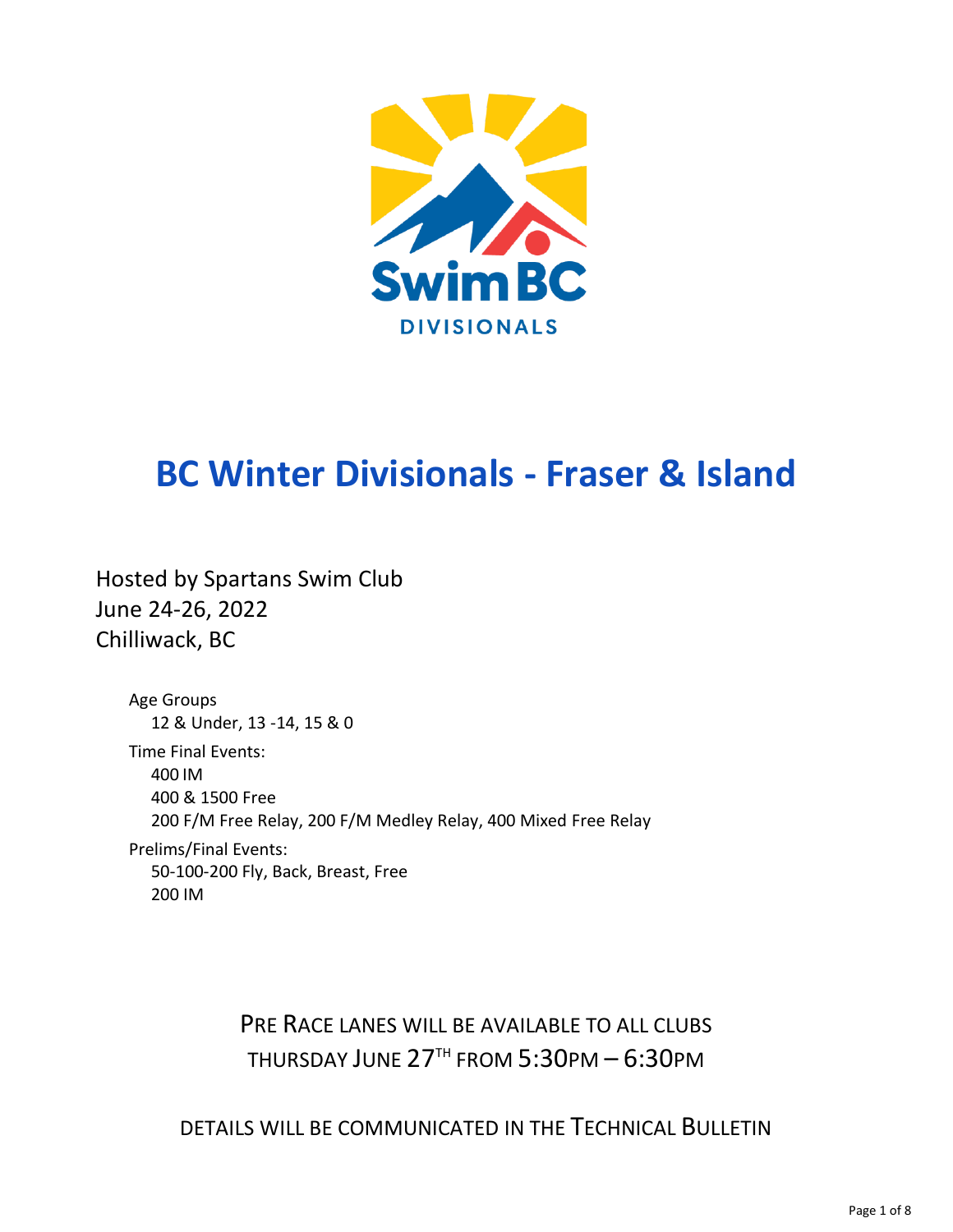*Hosted by Swim BC & Spartans Swim Club*

Sanctioned by Swim BC: #37574

Swim BC and Spartan Swim CLub would like to begin by acknowledging that the land on which we gather lies on the unceded, traditional territory of the Ts'elxweyeqw Tribes.

#### **SAFE SPORT**

Swim BC believes that athletes, coaches, officials, support staff and volunteers have the right to participate in a safe and inclusive sport environment that is free of abuse, harassment, and discrimination.

Swim BC is dedicated to providing a safe and inclusive environment, which involves promoting Open and Observable Environments. This means making meaningful and concerted efforts to avoid situations where a coach/official/staff member, etc. might be alone with an athlete. All interactions between an athlete and an individual who is in a position of trust should normally, and wherever possible, be in an environment or space that is both 'open' and 'observable' to others.

All participants in this event are reminded that they are bound by Swim BC's Policies and Procedures, including but not limited, to the Code of Conduct and Ethics policy, the Gender Equity policy and the Screening and CRC policy.

#### **COMPETITION HOSTS**

Swim BC and Spartan Swim Club

**VENUE**  Chilliwack Landing Leisure Centre

9145 Corbold St. Chilliwack BC V2P 4A6

#### **POOL**

8-lane 25m competition pool 2-lane 20m warm-up/cool down lanes

# **[MEET REFEREE](mailto:dolphinhockey@gmail.com)** Derek Wheeler **[SWIM BC & ENTRIES](mailto:bsinmission@yahoo.ca) CONTACT** Carrie Matheson [\(carrie.matheson@swimbc.ca\)](mailto:carrie.matheson@swimbc.ca)

**MEET MANAGER** Kristy Nether[y dolphinhockey@gmail.com](mailto:dolphinhockey@gmail.com) **OFFICIALS COORDINATOR** Brent Saunders **bsinmission@yahoo.ca** 

| <b>WARM UP AND SESSION TIMES</b> |                              |                    |  |  |  |  |  |  |  |
|----------------------------------|------------------------------|--------------------|--|--|--|--|--|--|--|
|                                  | <b>Friday, June 24, 2022</b> |                    |  |  |  |  |  |  |  |
| Prelims                          | Warm-up                      | 7:30 - 8:50am      |  |  |  |  |  |  |  |
|                                  | Competition                  | $9:00$ am - 1:30pm |  |  |  |  |  |  |  |
| Finals                           | Warm-up                      | $3:30 - 4:20$ pm   |  |  |  |  |  |  |  |
|                                  | Competition                  | $4:30 - 7:30$ pm   |  |  |  |  |  |  |  |
|                                  |                              |                    |  |  |  |  |  |  |  |
| Saturday, June 25, 2022          |                              |                    |  |  |  |  |  |  |  |
| Prelims                          | Warm-up                      | 7:30 - 8:50am      |  |  |  |  |  |  |  |
|                                  | Competition                  | 9:00am - 1:30pm    |  |  |  |  |  |  |  |
| <b>Finals</b>                    | Warm-up                      | $3:30 - 4:20$ pm   |  |  |  |  |  |  |  |
|                                  | Construction of the late     | $1.20 - 7.20 - 1$  |  |  |  |  |  |  |  |

|         | <b>Sunday, June 26, 2022</b> |                     |
|---------|------------------------------|---------------------|
| Prelims | Warm-up                      | 7:00 - 8:20 am      |
|         | Competition                  | 8:30am - 1:30pm     |
| Finals  | Warm-up                      | 2hrs. after prelims |
|         | Competition                  | 3hrs. after prelims |

Competition 4:30 - 7:30pm

*Note: All Session completion times are approximate*

*Depending on number of entries, Warm Up sessions may be blocked, and lanes assigned. Details will be communicated through the Meet Technical Bulletin*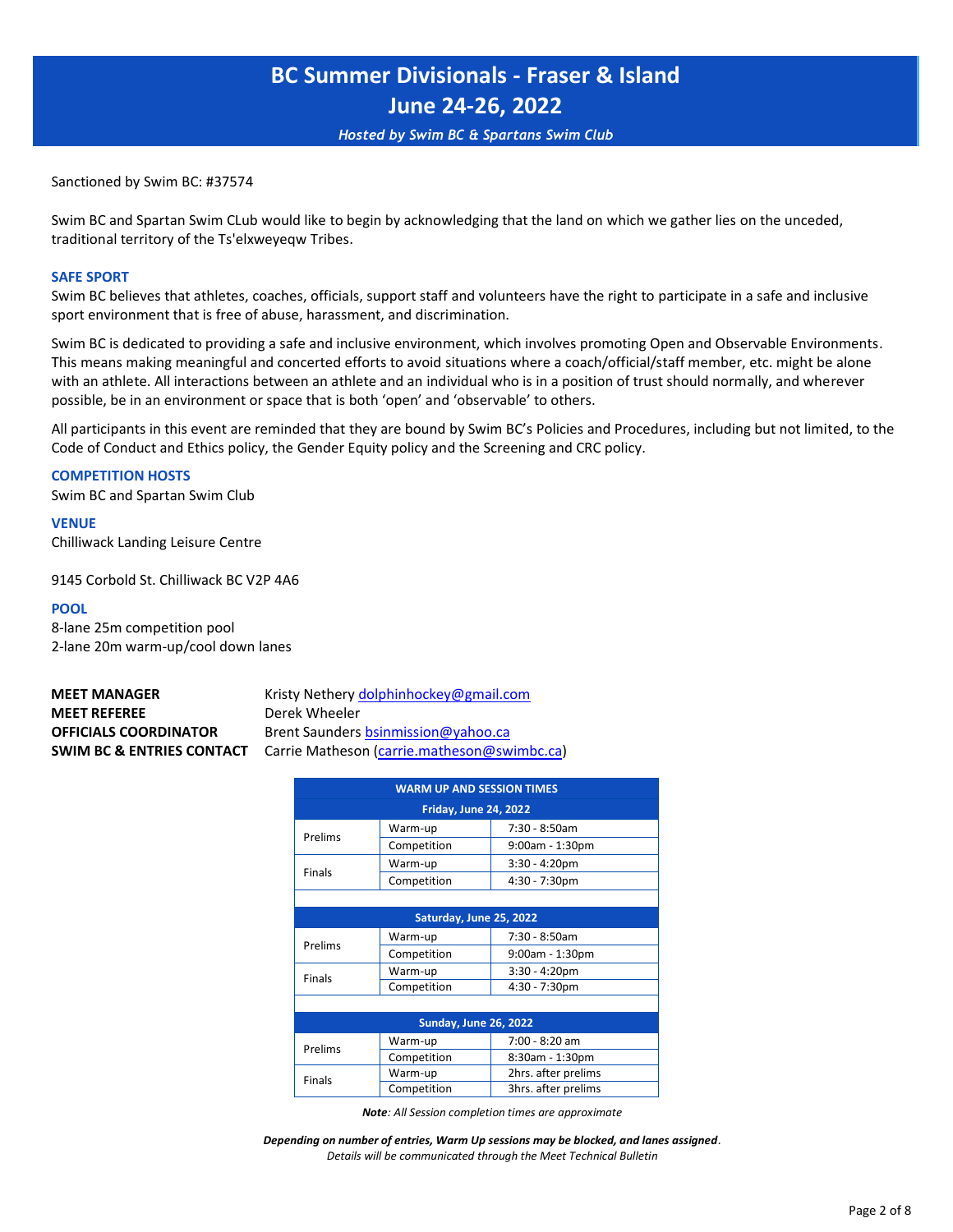### *Hosted by Swim BC & Spartans Swim Club*

#### **ELIGIBILITY**

- 1. All swimmers must be registered with a Swim BC, SNC, or other FINA recognized club.
- 2. Qualifying period is from September 1, 2020, to the entry deadline.
- 3. During the Qualifying Period, athletes must have attained at least **ONE** (1) Divisional qualifying time (in their age group).
- 4. Swimmers who have achieved the Provincial Championship standard may swim up to a maximum of three BC Provincial Championship qualified swims as exhibition in the preliminaries and will not be eligible to advance to finals or to earn awards.
- 5. Age groups for individual events will be 12 & Under, 13-14, 15 & Over
- 6. Swimmer age is as of the first day of competition.
- 7. Swimmers cannot swim in an "older" age group, with the exception being swimmers who "age up" between June 25<sup>th</sup> and July 14<sup>th</sup>, inclusive.
	- a. In these cases, swimmers will be moved into the "older" age category and will be subject to the same entry rules as other swimmers. **Email Entries Contact to ensure the swimmer is entered into the correct age category; send swimmer's name, DOB and SNC Registration Number by the entry deadline.**

#### **NON-QUALIFIED SWIMS**

Entries not meeting the qualifying standards will not be accepted.

#### **ENTRIES**

- 1. Entries will be validated against the SNC meet results database; invalid entry times, unofficial splits, or converted entry times will not be accepted.
- 2. Swimmers will be limited to a maximum of NINE (9) entries.
- 3. Non-Validated Times will not be accepted; swimmers must have a valid provable entry time in each event they enter. a. All LCM entries will be converted to SCM by meet management and seeded accordingly.
- **4.** For reference purposes**, please email a .pdf copy of entries to the Entries Contact: Carrie Matheson [\(carrie.matheson@swimbc.ca\)](mailto:carrie.matheson@swimbc.ca)**
- 5. [Relay entries MUST incl](mailto:carrie.matheson@swimbc.ca)ude names along with the relay entries. Relay swimmers may be changed at the meet. If a relay is entered without FOUR (4) names, it will be seeded as "NT".
- 6. Individual Fees (including Swim BC Competition Surcharge) are \$75.00 per swimmer.
- 7. Relay Fees are \$12.00 per relay.
- 8. Payment methods: Please make cheques payable to the **Spartan Swim Club**
- 9. All fees MUST be paid to the Clerk of Course desk prior to the start of the meet.
- 10. Entries must be uploaded to SNC meet listings website prior to the entry deadline.
	- a. Please include the correct contact name, phone number, and email address when uploading entries.

11. Late entries (entries received or uploaded after Monday, June 14, 2022) will be accepted at the discretion of Meet Management. If accepted, all Meet Fees will be doubled.

### **ENTRY DEADLINE: MONDAY, JUNE 13, 2022 AT 9:00 PM (PST)**

### **SCRATCH DEADLINE:**

### **TUESDAY, JUNE 21, 2022 AT 12:00 NOON**

### **GENERAL MEET RULES**

- 1. This meet will observe rules as outlined in the current SNC Rulebook.
- 2. POOL DEPTH: Shallow End 1.5m, Deep End 3.7m
	- a. Starts will be conducted from Starting Platforms (blocks) as per FINA FR 2.3 and SW 4.1
- 3. There will be no deck entries, exhibition swims, or time trials.
- 4. Swim BC Competition Warm-up Safety Procedures will apply.
- 5. Fastest three heats of all events will be circle-seeded.
- 6. There will be an "A" final only.
- 7. Backstroke Ledges will not be available
- 8. Time Final events (including relays) with 9 or 10 entrants, will be seeded such that the fastest heat will have all lanes filled.
- 9. All swim-offs are to be run at a time mutually agreed upon by coaches and officials. Every effort will be made to run the swim-off by the end of the session in which the tie occurred.
- 10. Coaches are asked to check in with the Meet Manager immediately upon arrival to pay entry fees, pick up Meet Package and receive information regarding any changes.
- 11. A coaches' meeting will be held 10 minutes prior to the start of the Friday Prelims Session and as necessary throughout the meet.
- 12. Violations of the Swim BC Code of Conduct and Ethics policy may result in immediate disqualification from the meet.
- 13. All participants are to respect the facility rules including: no deck changing and no outside shoes on deck.
- 14. Coaches and officials: please bring your own refillable water bottle (no glass containers).

### **400 & 1500 FREESTYLE and 400 IM**

- 1. These events are time finals.
- 2. There will be a positive check-in for the 400m (Free & IM) and 1500m (Free) events.
	- a. Deadline will be 30mins after the start of the session in which the event will be swum. (9:30am)
- 3. The Top 8 in each age group will swim in a single heat in the Final Session of that day, youngest to oldest and alternating genders.
- 4. All other swimmers will be senior-seeded, swum fastest-toslowest alternating genders.
	- a. 1500m Free may be swum two per lane, if necessary, to meet session timelines.
- 5. Distance Lap Counters will not be available.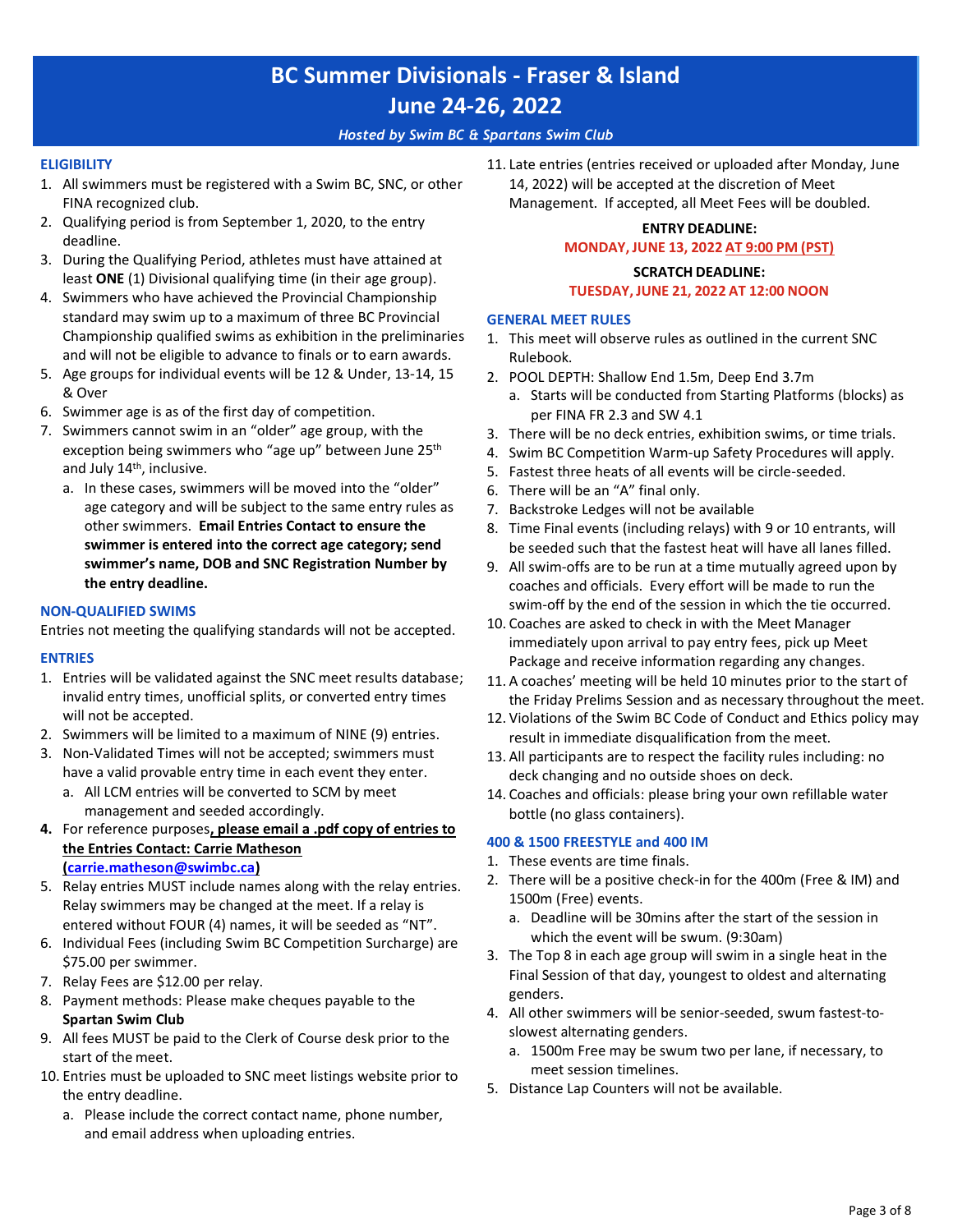### *Hosted by Swim BC & Spartans Swim Club*

#### **PARA-SWIMMING**

1. There will be no para specific events at this meet.

### **RELAYS**

- 1. Age groups for relays will be 12 & Under, 13-14, and 15 & Over
- 2. All relays are time finals. There are no qualifying times for relays. NT entries will be accepted for relay events.
- 3. Relay swimmers may not swim in a relay in any event that they have achieved the Provincial Championship qualifying time.
- 4. For relays, no more than TWO (2) swimmers may be from a younger age group. In such cases, the swimmer(s) may swim in both their own age-group relay as well as in one or more older age group relays.
- 5. Mixed relay teams must have TWO (2) Females and TWO (2) Males per team.
	- a. No official splits will be taken during the Mixed Relay events.
- 6. Only swimmers whose names appear on the meet entries shall compete in relay events.
- 7. Relay Only swimmers must be listed on their club's Hy-tek entry file as "Relay Only"; such swimmers will be subject to all swimmer surcharges (\$9.00).
	- a. Each club will be allowed one relay only swimmer per age group and gender in the competition.
	- **b. An email must also be sent to the Entries Contact notifying them of the relay-only swimmers and their SNC ID number and date of birth.**
- 8. Deadline for relay name/order changes will be 30 minutes prior to the start of the Final session.

#### **SCORING**

| 1. Individual scoring: | 20-17-16-15-14-13-12-11 |
|------------------------|-------------------------|
| Relay scoring:         | 40-34-32-30-28-26-24-22 |

#### **AWARDS**

- 1. Medals will be awarded for 1st, 2nd, and 3rd places in all individual and relay events.
- 2. Ribbons will be awarded for  $4<sup>th</sup>$ ,  $5<sup>th</sup>$ ,  $6<sup>th</sup>$ ,  $7<sup>th</sup>$ , and  $8<sup>th</sup>$  places in individual events only.
- 3. Medals will be presented immediately after the event is announced as official. Ribbons will be available for coaches to pick up at the end of the meet.

### **SCRATCHES**

**Scratches received prior to June 22nd at noon will not incur Meet Fees.**

- 1. There is no scratch penalty for no-shows, step downs and unexcused and/or incomplete swims during prelims and/or time finals.
- 2. The following rules apply for all finalists plus alternates as listed on the official posting of prelims results.
	- a. For all final sessions, no-shows, step downs and unexcused incomplete swims will be considered "late scratches" and subject to the late scratch penalty of \$20. Fines are to be paid immediately. The swimmer and/or relay swimmers in question shall not swim subsequent events until the fine is paid.
	- b. For finals, the scratch deadline will be 30 minutes following the completion of the preliminary events (excluding time final events).
	- c. For finals, email scratches will not be accepted.

### **COACH COMPLIANCE**

#### **Registration**

Head Coaches must be, at minimum, registered in the Swimming Canada "A2" registration class. Assistant Coaches must be, at minimum, registered in the Swimming Canada "C" registration class. **All coaches must be fully registered and compliant with all Swim BC Registration Requirements.**

Failure to adhere to the Swim BC Registration Requirements presents substantial risks to Swim BC and its members.

It is incumbent upon each Coach to manage their registration and certification levels. Go to the CAC's [The Locker](https://thelocker.coach.ca/account/login?mode=login) for more information.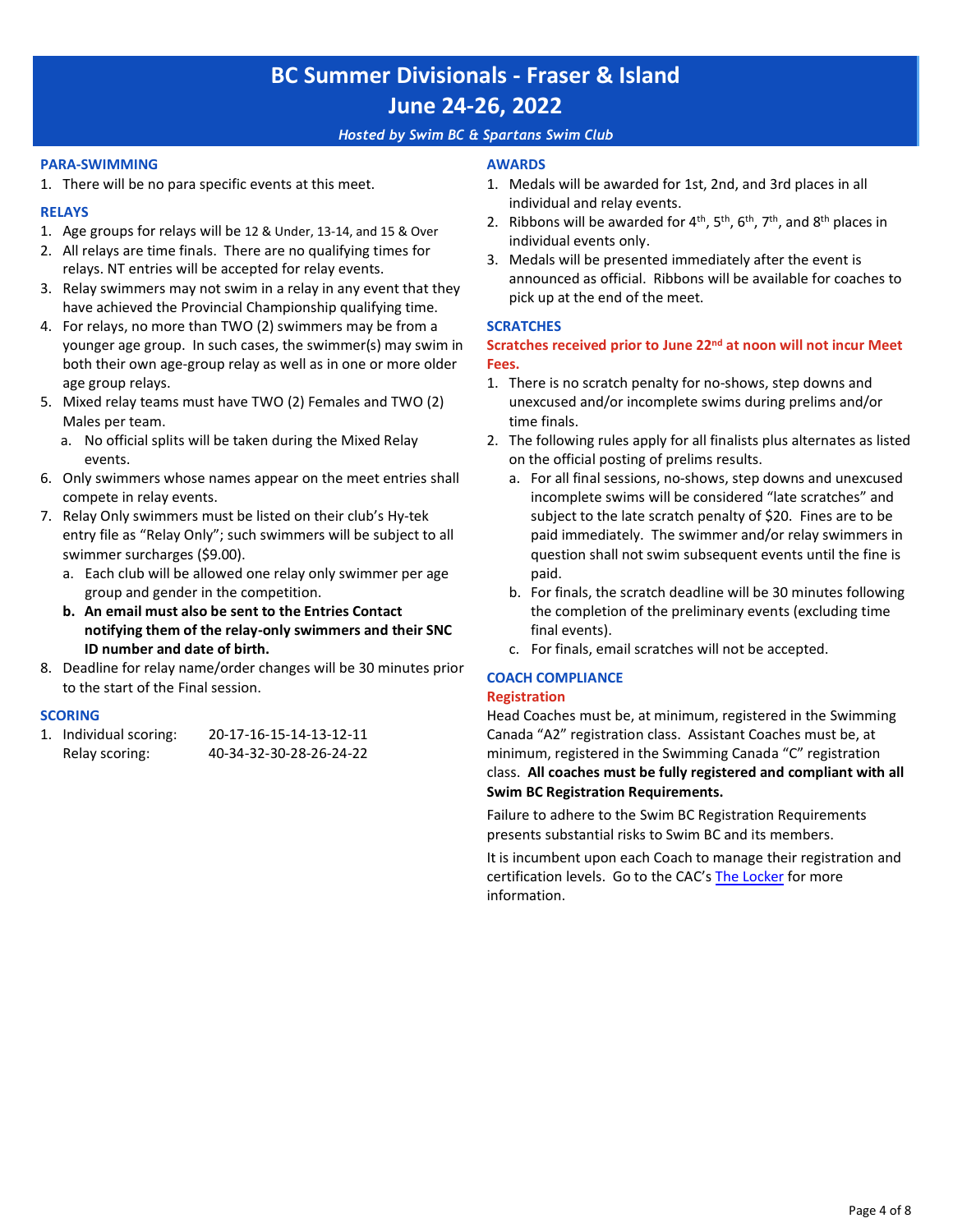*Hosted by Swim BC & Spartans Swim Club*

## **Schedule of Events**

|               |             | FRIDAY, June 24, 2022   PRELIMS |               |               |             | FRIDAY, JUNE 24, 2022   FINALS |                        |
|---------------|-------------|---------------------------------|---------------|---------------|-------------|--------------------------------|------------------------|
| Warm-Up:      |             | 7:30 - 8:50am                   |               | Warm-Up:      |             | $3:30 - 4:20$ pm               |                        |
| Competition:  |             | $9:00am - 1:30pm$               |               | Competition:  |             | $4:30 - 7:30$ pm               |                        |
| <b>FEMALE</b> | <b>MALE</b> | <b>AGE</b>                      | <b>EVENT</b>  | <b>FEMALE</b> | <b>MALE</b> | <b>AGE</b>                     | <b>EVENT</b>           |
|               |             | Open                            | 200 IM        |               |             | Open                           | 200 IM                 |
|               | Д           | Open                            | 100 Back      |               |             | Open                           | 100 Bac                |
|               | 6           | Open                            | 200 Flv       |               | 6           | Open                           | 200 Fly                |
|               | 8           | Open                            | 50 Breast     |               |             | Open                           | 50 Breas               |
|               | 10          | Open                            | 400 Free (TF) | $\Omega$      | 10          | Open                           | Top 8 (of each age gro |

| FRIDAY, June 24, 2022   PRELIMS |                   |            | FRIDAY, JUNE 24, 2022   FINALS |               |                  |                  |                                       |  |
|---------------------------------|-------------------|------------|--------------------------------|---------------|------------------|------------------|---------------------------------------|--|
| 7:30 - 8:50am<br>m-Up:          |                   |            |                                | Warm-Up:      |                  | $3:30 - 4:20$ pm |                                       |  |
| npetition:                      | $9:00am - 1:30pm$ |            | Competition:                   |               | $4:30 - 7:30$ pm |                  |                                       |  |
| <b>AALE</b>                     | <b>MALE</b>       | <b>AGE</b> | <b>EVENT</b>                   | <b>FEMALE</b> | <b>MALE</b>      | <b>AGE</b>       | <b>EVENT</b>                          |  |
|                                 |                   | Open       | 200 IM                         |               | 2                | Open             | 200 IM                                |  |
|                                 | 4                 | Open       | 100 Back                       | 3             | 4                | Open             | 100 Back                              |  |
|                                 | 6                 | Open       | 200 Fly                        | 5             | 6                | Open             | <b>200 Fly</b>                        |  |
|                                 | 8                 | Open       | 50 Breast                      |               | 8                | Open             | 50 Breast                             |  |
| 9                               | 10                | Open       | 400 Free (TF)                  | q             | 10               | Open             | Top 8 (of each age group) of 400 Free |  |
|                                 |                   |            |                                | 11            | 12               | 12 & Under       | 200 Free Relay                        |  |
|                                 |                   |            |                                | 13            | 14               | $13 - 14$        | 200 Free Relay                        |  |
|                                 |                   |            |                                | 15            | 16               | 15 & Over        | 200 Free Relay                        |  |

|               | SATURDAY, JUNE 25, 2022   PRELIMS |                 |               |               |             | SATURDAY, JUNE 25, 2022   FINALS |
|---------------|-----------------------------------|-----------------|---------------|---------------|-------------|----------------------------------|
| Warm-Up:      | 7:30 - 8:50am                     |                 |               | Warm-Up:      |             | $3:30 - 4:20$ pm                 |
| Competition:  |                                   | 9:00am - 1:30pm |               | Competition:  |             | $4:30 - 7:30$ pm                 |
| <b>FEMALE</b> | <b>MALE</b>                       | <b>AGE</b>      | <b>EVENT</b>  | <b>FEMALE</b> | <b>MALE</b> | <b>AGE</b>                       |
| 17            | 18                                | Open            | 200 Free      | 17            | 18          | Open                             |
| 19            | 20                                | Open            | <b>50 Flv</b> | 19            | 20          | Open                             |
| 21            | 22                                | Open            | 100 Breast    | 21            | 22          | Open                             |
| 23            | 24                                | Open            | 50 Free       | 23            | 24          | Open                             |
| 25            | 26                                | Open            | 200 Back      | 25            | 26          | Open                             |
| 27            | 28                                | Open            | 400 IM (TF)   | 27            | 28          | Open                             |
|               |                                   |                 |               |               |             |                                  |

|             | SATURDAY, JUNE 25, 2022   PRELIMS |                   |               |  | SATURDAY, JUNE 25, 2022   FINALS |                  |                  |                                     |  |  |
|-------------|-----------------------------------|-------------------|---------------|--|----------------------------------|------------------|------------------|-------------------------------------|--|--|
| rm-Up:      | 7:30 - 8:50am                     |                   | Warm-Up:      |  |                                  | $3:30 - 4:20$ pm |                  |                                     |  |  |
| npetition:  |                                   | $9:00am - 1:30pm$ |               |  | Competition:                     |                  | $4:30 - 7:30$ pm |                                     |  |  |
| <b>MALE</b> | <b>MALE</b>                       | <b>AGE</b>        | <b>EVENT</b>  |  | <b>FEMALE</b>                    | <b>MALE</b>      | <b>AGE</b>       | <b>EVENT</b>                        |  |  |
| 17          | 18                                | Open              | 200 Free      |  | 17                               | 18               | Open             | 200 Free                            |  |  |
| 19          | 20                                | Open              | <b>50 Fly</b> |  | 19                               | 20               | Open             | <b>50 Fly</b>                       |  |  |
| 21          | 22                                | Open              | 100 Breast    |  | 21                               | 22               | Open             | 100 Breast                          |  |  |
| 23          | 24                                | Open              | 50 Free       |  | 23                               | 24               | Open             | 50 Free                             |  |  |
| 25          | 26                                | Open              | 200 Back      |  | 25                               | 26               | Open             | 200 Back                            |  |  |
| 27          | 28                                | Open              | 400 IM (TF)   |  | 27                               | 28               | Open             | Top 8 (of each age group) of 400 IM |  |  |
|             |                                   |                   |               |  | 29                               | 30               | 12 & Under       | 200 Medley Relay                    |  |  |
|             |                                   |                   |               |  | 31                               | 32               | $13 - 14$        | 200 Medley Relay                    |  |  |
|             |                                   |                   |               |  | 33                               | 34               | 15 & Over        | 200 Medley Relay                    |  |  |

|               |             | SUNDAY, JUNE 26, 2022   PRELIMS |                |
|---------------|-------------|---------------------------------|----------------|
| Warm-Up:      |             | 7:00 - 8:20am                   |                |
| Competition:  |             | 8:30am - 1:30pm                 |                |
| <b>FEMALE</b> | <b>MALE</b> | <b>AGE</b>                      | <b>EVENT</b>   |
| 35            | 36          | Open                            | 200 Breast     |
| 37            | 38          | Open                            | 100 Free       |
| 39            | 40          | Open                            | 50 Back        |
| 41            | 42          | Open                            | 100 Fly        |
| 43            | 44          | Open                            | 1500 Free (TF) |

|                                 | SUNDAY, JUNE 26, 2022   PRELIMS |            |                      |  |               |                                |            | SUNDAY, JUNE 26, 2022   FINALS  |
|---------------------------------|---------------------------------|------------|----------------------|--|---------------|--------------------------------|------------|---------------------------------|
| 7:00 - 8:20am<br>Warm-Up:       |                                 |            | Warm-Up:             |  |               | Approx. 2hrs. after conclusion |            |                                 |
| Competition:<br>8:30am - 1:30pm |                                 |            |                      |  | Competition:  |                                |            | Start of competition 1hr. later |
| <b>FEMALE</b>                   | <b>MALE</b>                     | <b>AGE</b> | <b>EVENT</b>         |  | <b>FEMALE</b> | <b>MALE</b>                    | <b>AGE</b> |                                 |
| 35                              | 36                              | Open       | 200 Breast           |  | 35            | 36                             | Open       | 20                              |
| 37                              | 38                              | Open       | 100 Free             |  | 37            | 38                             | Open       |                                 |
| 39                              | 40                              | Open       | 50 Back              |  | 39            | 40                             | Open       |                                 |
| 41                              | 42                              | Open       | <b>100 Fly</b>       |  | 41            | 42                             | Open       |                                 |
| 43                              | 44                              | Open       | 1500 Free (TF)       |  | 43            | 44                             | Open       | Top 8 (of each                  |
| 45                              |                                 | 12 & Under | 400 Mixed Free Relay |  |               |                                |            |                                 |
| 46                              |                                 | $13 - 14$  | 400 Mixed Free Relay |  |               |                                |            |                                 |
| 47                              |                                 | 15 & Over  | 400 Mixed Free Relay |  |               |                                |            |                                 |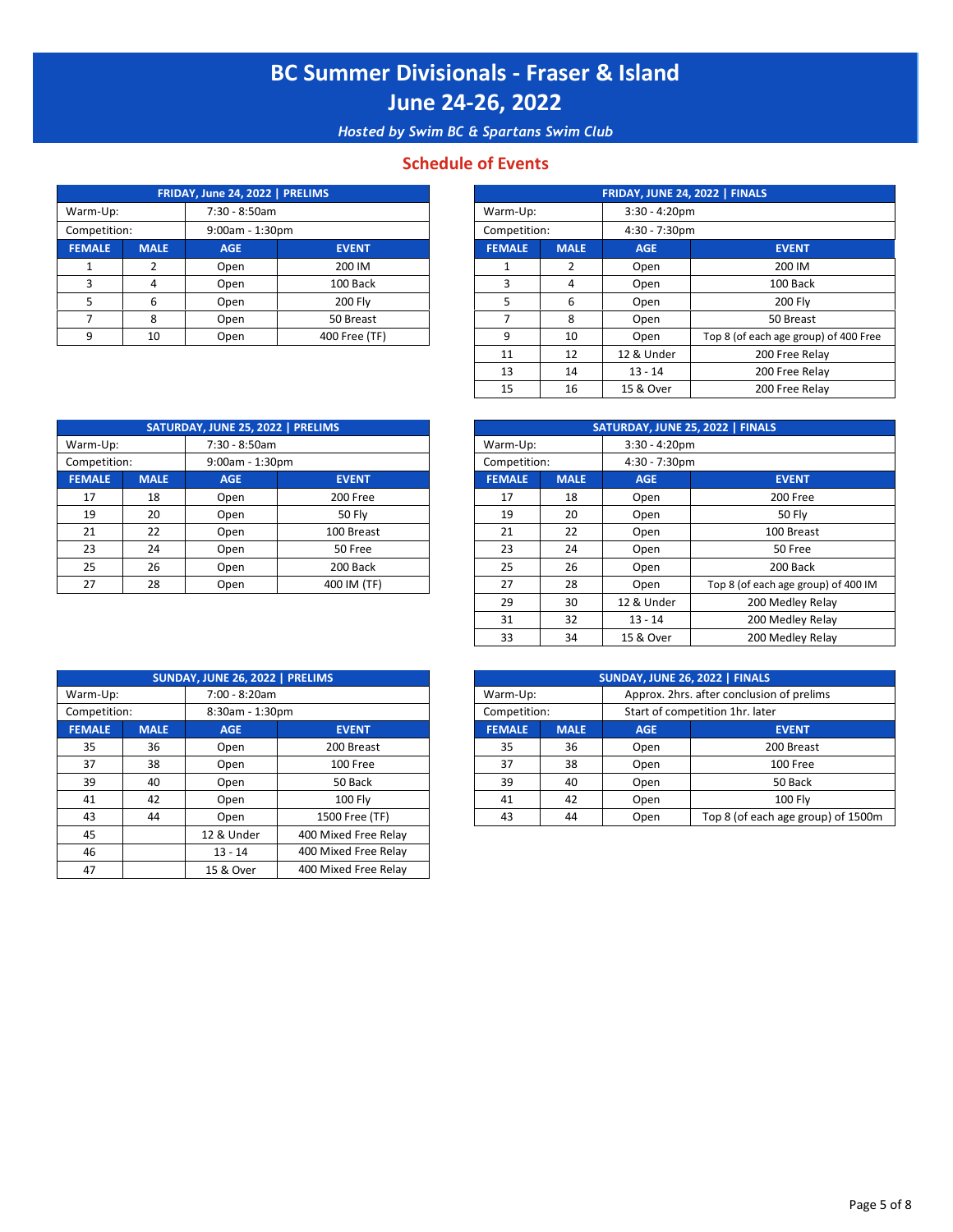*Hosted by Swim BC & Spartans Swim Club*



## **COMPETITION WARM-UP SAFETY PROCEDURES**

Meet Management for all sanctioned Swim BC swimming competitions must ensure the following safety procedures are applied. It is incumbent on coaches, swimmers, and officials to work together to comply with these procedures during all scheduled warm-up periods. Coaches are requested to encourage swimmers to cooperate with Safety Marshals.

#### **GENERAL WARM-UP:**

- Swimmers must enter the pool **FEET FIRST** in a cautious manner, entering from a start or turn end only and from a standing or sitting position.
- $\Box$  Running on the pool deck and running entries into the pool are prohibited.
- $\Box$  Meet Management may designate the use of sprint or pace lanes during the scheduled warm-up time. Any such lane usage must be communicated through a pre-competition handout or announcement and visible through on deck signage.
- **Swim BC recommends that**, where lane density exceeds 20 swimmers per lane SC or 40 swimmers per lane LC, Meet Management split warm-up to ensure a safe environment (swimmers per lane) exists (i.e. by club, gender or age). A split warm up must be communicated in some fashion prior to the start of warm-up. This can be through a pre-competition handout or email, a technical meeting, or a general announcement.
- $\Box$  Diving starts shall be permitted only in designated sprint lanes. Only one-way swimming from the start end of sprint lanes is permitted.
- Pools with backstroke starting ledges available may offer a designated lane for backstroke starts, at meet management's discretion. (This is not mandatory if not enough general lane space is available for the number of swimmers in the meet.)
- $\Box$  Notices or barriers must be placed on starting blocks to indicate no diving during warm-up.
- Pre-event training shall be managed by the coaches and will have sufficient lifeguards on deck. There will be no Safety Marshals in place during pre-event training.
- $\Box$  Safety Marshals will not be in place during the competition in warm-up/warm-down pools.

#### **EQUIPMENT:**

- Kick Boards, Pull-Buoys, Ankle Bands, and Snorkels are permitted for use in the main warm-up pool during warm-up.
- $\Box$  Hand paddles and flippers are permitted for use in a secondary warm-up pool only (where available), at meet management's discretion and recommended only for national events or senior competitions.
- $\Box$  At meet management's discretion and based on available space, the Meet Manager may permit use of tubing or cord assisted sprinting in designated lanes and during specific times of the warm-up only. It is recommended that this only be allowed in secondary warm-up pools as space allows. Coaches are responsible for equipment reliability and use. This is recommended only for national events or senior competitions.

#### **VIOLATIONS:**

*It is recognized that there is a level of interpretation and common sense that must be applied when applying these guidelines. Diving headfirst quietly into an empty pool at the start of warm-up is not the same as diving headfirst into a crowded lane. Judgment and context are required. This section is specific to diving violations and not equipment.*

- Swimmers witnessed by a Safety Marshal diving or entering the water in a dangerous fashion may be removed, by the Meet Referee, without warning from their first individual event following the warm-up period in which the violation occurred and the alternates in that event notified should that event be a final. They may also receive a verbal warning from the Safety Marshal. Swimmers receiving verbal warnings will have their names and clubs registered with the Meet Manager and should subsequent violations occur the swimmer may be removed by the Referee without warning from their first individual event as noted above.
- $\Box$  In the case of a second offense during the same competition the swimmer may be removed from the remainder of the competition by the Meet Referee.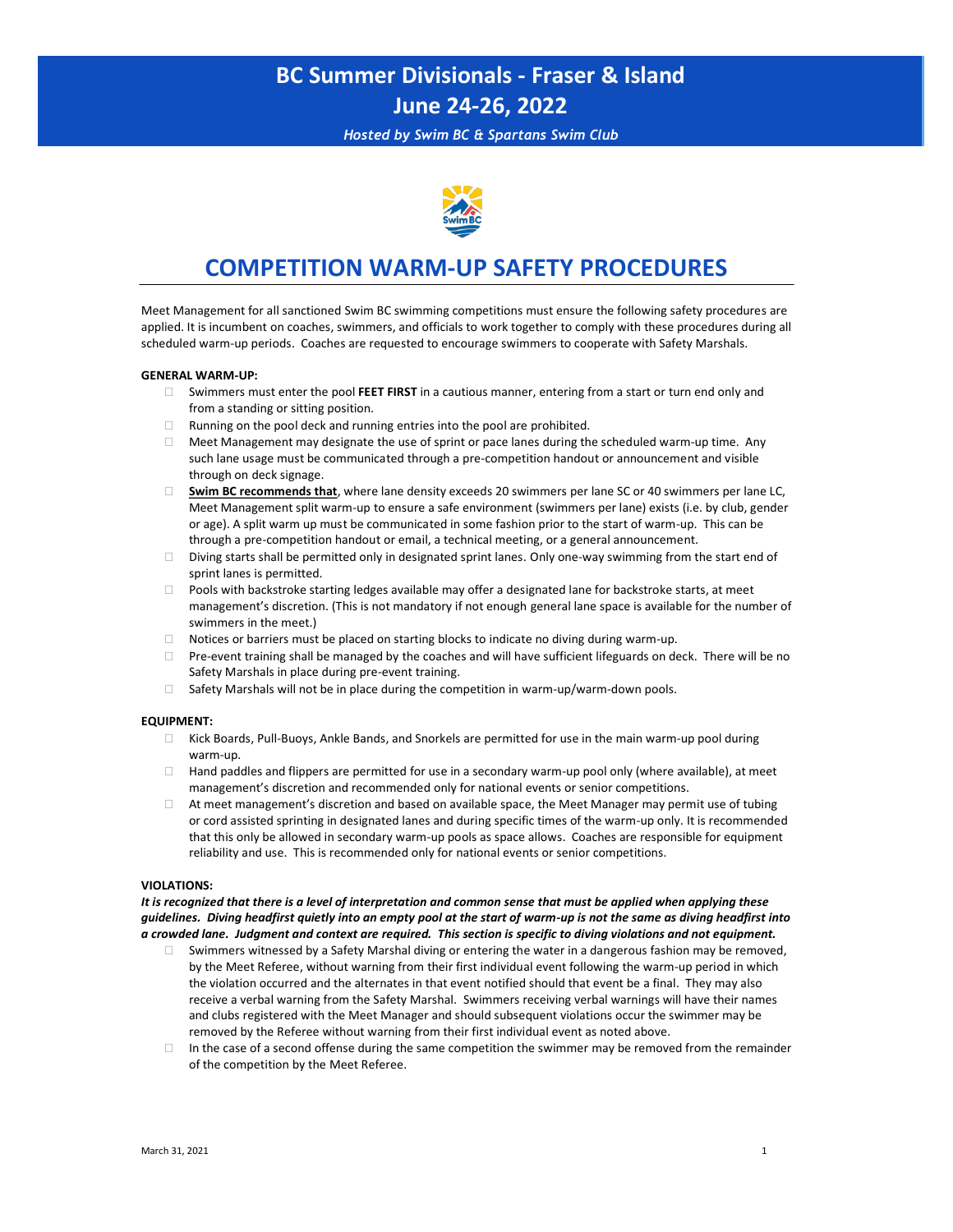*Hosted by Swim BC & Spartans Swim Club*



#### **SAFETY MARSHALS:**

The Safety Marshal is a trained position designated by Meet Management. Safety Marshals shall:

- $\Box$  Be visible by safety vest;
- $\Box$  Be situated at each end of the competition pool and when applicable, similarly situated in designated warm-up pools when pre-competition warm-ups are scheduled;
- $\Box$  Actively monitor all scheduled warm-up periods;
- Ensure participants comply with warm-up safety procedures and report violations to the Referee.

A minimum of 2 safety marshals are recommended for each of the 25m warm-up pools in use during short course competitions, and a minimum of 4 safety marshals are recommended for 50m warm-up pools in use during long course competitions.

Depending on the level of competition, Safety Marshals have a role to help work with coaches and swimmers to ensure a safe warm-up environment. This may include educating a younger swimmer on the procedures or communicating a concern to a coach.

Judgment, tact and confidence is required and therefore the Safety Marshal should ideally be a more experienced official.

#### **PARA SWIMMER NOTIFICATION:**

Coaches are requested to notify Meet Manager, prior to the meet, of any Para swimmers participating in warm-ups. Meet Management may designate a Para swimmer lane for warm-up when necessary.

The following statement must appear in all Swim BC sanctioned meet information and posted notices: **"SWIM BC COMPETITION WARM-UP SAFETY PROCEDURES WILL BE IN EFFECT AT THIS MEET."**